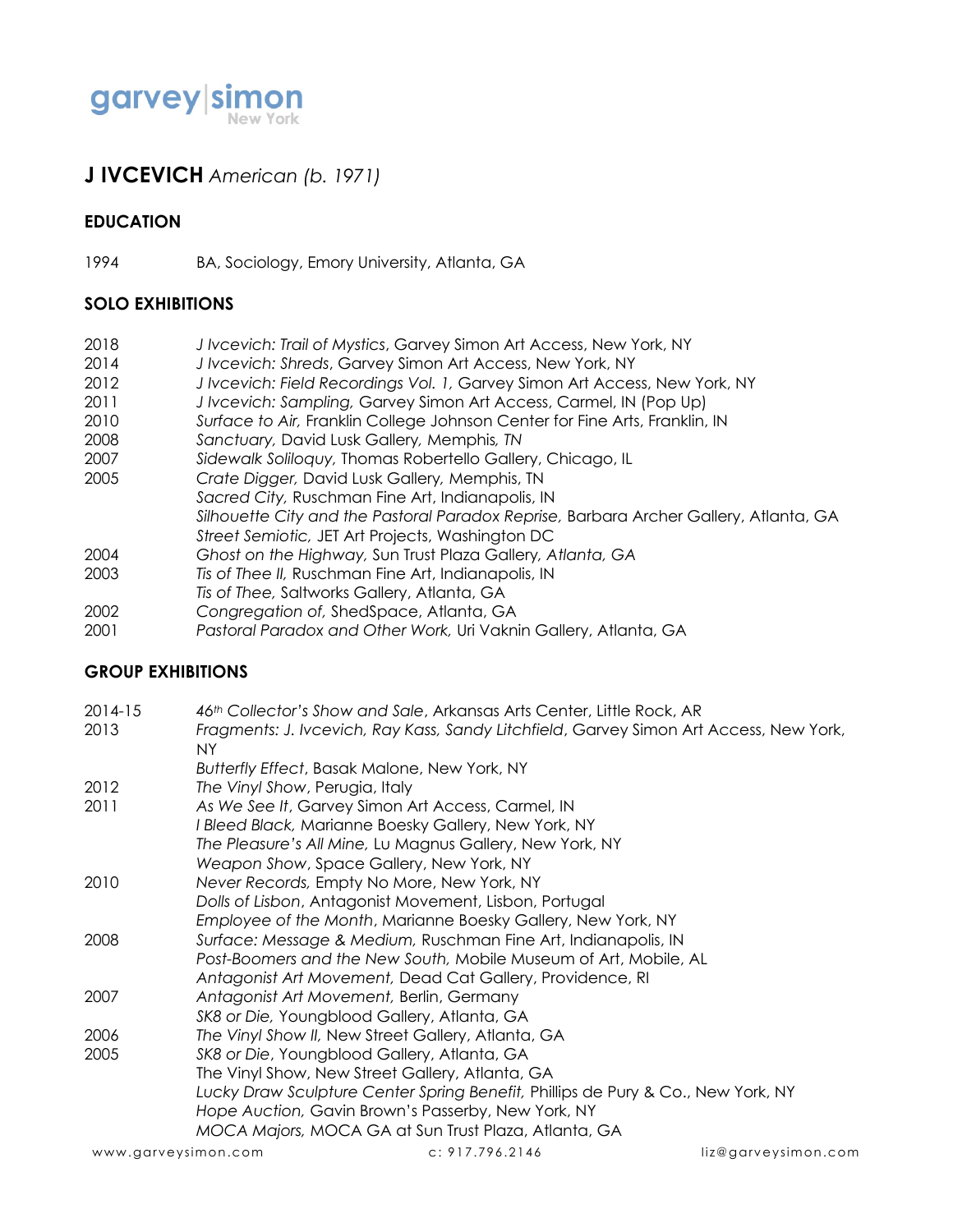

|      | Go Figure, JET Art Projects, Washington, DC                                                                      |
|------|------------------------------------------------------------------------------------------------------------------|
| 2004 | Push Play: Redefining Pop, Museum of Modern Art, Jacksonville, FL<br>Running Rampant, Fe Gallery, Pittsburgh, PA |
| 2003 | DeKalb Ave., ArtSpot, Atlanta, GA                                                                                |
|      | Looks Good on Paper, Spruill Gallery, Atlanta, GA                                                                |
|      | Unrandom Acts of Violence: Artists Respond to Terrorism and the War, City Hall East,<br>Atlanta, GA              |
|      | Young Alumni Invitational, Emory University, Atlanta, GA                                                         |
|      | Skate or Die, Youngblood Gallery, Atlanta, GA                                                                    |
| 2002 | New American Paintings, OSP Gallery, Boston, MA                                                                  |
|      | Collusion, Eyedrum, Atlanta, GA                                                                                  |
|      | Fresh, NoNo Space, Atlanta, GA                                                                                   |
|      | Debut, Saltworks Gallery, Atlanta, GA                                                                            |
|      | Mon-Petit, YoungBlood Gallery, Atlanta, GA                                                                       |
|      | Narrative Paintings, Bucheon Gallery, San Francisco, CA                                                          |
| 2001 | The Shrine of the Holy Consumption, Reed Gallery, Atlanta, GA                                                    |
|      | I Love NY Art Benefit, Mitchell-Innes & Nash, New York, NY                                                       |

# **BIBLIOGRAPHY**

| 2018<br>2011 | Rodney, Seph. "An Installation like an Enchanted Forest," Hyperallergic. June 8, 2018<br>Grossman, Dan, "Sampling," Nuvo, April 25, 2011<br>The New Yorker, "I Bleed Black," September 5, 2011 |
|--------------|------------------------------------------------------------------------------------------------------------------------------------------------------------------------------------------------|
| 2006         | Open Studios Press, New American Paintings, Volume 59: Northeast<br>Competition, Selected for the Cover, p. 66-6                                                                               |
| 2005         | Knowles, Susan, "Reviews: Memphis, TN Hamlett Dobbins & J. Ivcevich" Art Papers,<br>November/December, p. 48-49<br>Feaster, Felicia, "Asphalt City" Creative Loafing, October 5                |
|              | Jerry Cullem, "The fake, real make mix of complexity", Atlanta Journal Constitution,<br>October 9                                                                                              |
| 2004         | Feaster, Felicia, "Drive-By Shooting: J. Ivcevich turns the open road into a haunted<br>highway, "Creative Loafing, March 4, p. 54                                                             |
|              | Bernat, Robin, "Reviews: Atlanta: Dekalb Avenue." Art Papers.<br>January/February, p. 40-41                                                                                                    |
|              | Fox, Catherine, "Along 'Highway' find altered states," The Atlanta Journal-Constitution,<br>March 14, 2004                                                                                     |
| 2003         | Nelson, Charles, Jr., "Reviews: Atlanta: J. Ivcevich." Art Papers.<br>July/August 2, p. 35-36                                                                                                  |
| 2002         | Thibodeaux, Julianna, "Wimpy's world," Nuvo, June 18-25, 2003<br>Open Studios Press, New American Paintings, Volume 40: Seventh Southern Competition,<br>Selected for the Cover, p. 82-85      |

# **AWARDS & GRANTS**

| 2010      | Finalist for MTA Arts for Transit 86th Street and 4th Ave Project       |
|-----------|-------------------------------------------------------------------------|
| 2004      | Pollock-Krasner Foundation Grant                                        |
| 1991-1994 | Member of the Stipe Society for Creative Scholars at Emory University   |
| 1989      | Portfolio Winner, National Scholastic Art Awards, Indianapolis, Indiana |